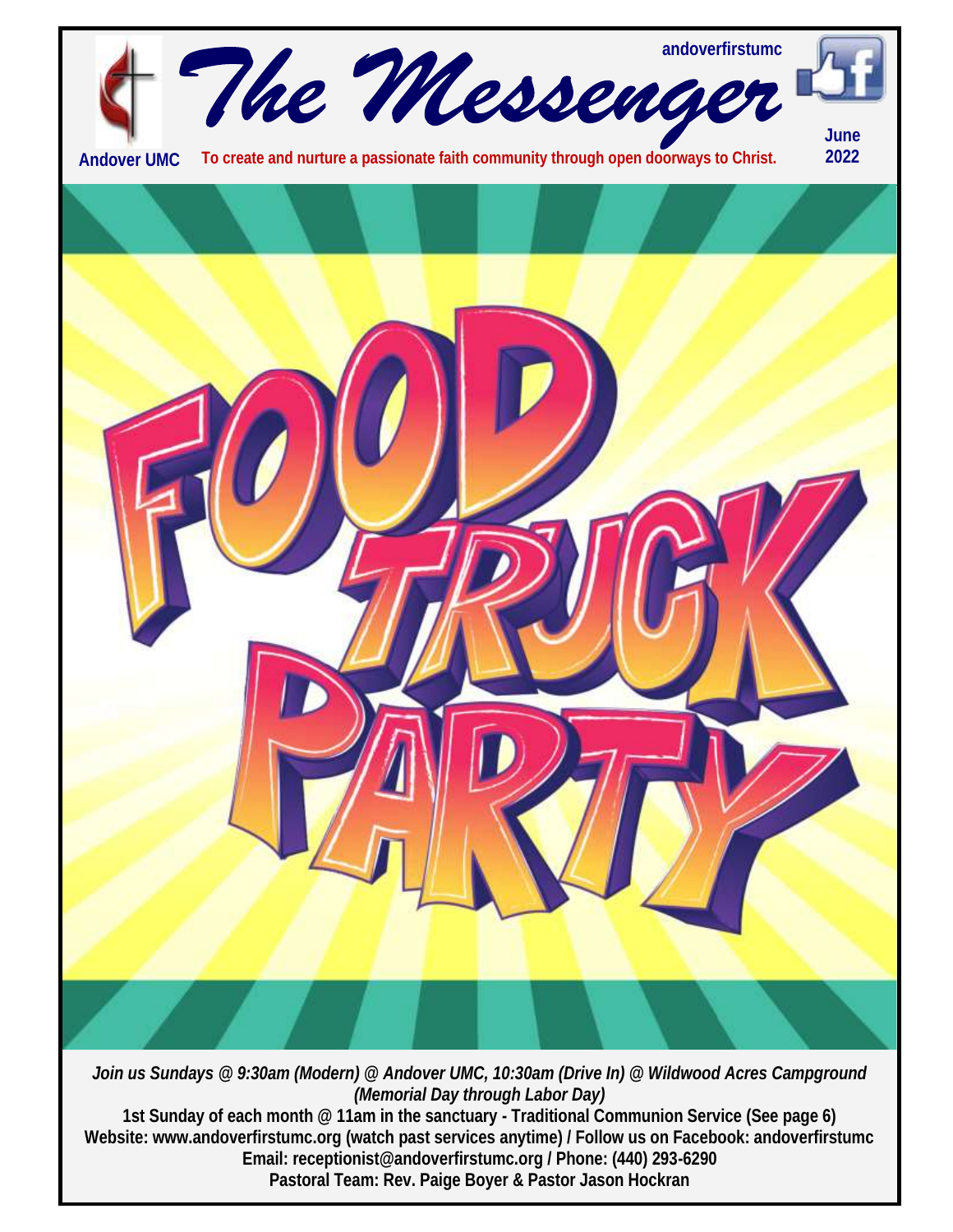

Happy June friends!

June is a busy month at Andover UMC - and for many of you too!

From graduations and weddings to swimming lessons and summer vacations, we're all likely all feeling at least emotionally ready for summer in Andover.

For your pastoral team and several leaders from the church, this June means a return to our first in person Annual Conference since 2019. During Annual Conference, clergy and laity from around East Ohio will worship together, review and update the rules governing our work, discuss issues facing the church and world, and learn from one another. While there is business to be done, I am looking forward to seeing clergy colleagues and friends who I haven't seen in awhile. We ask that from June 7 to 11 you hold Jason, Margaret Harvey, Bunky Jordan and I in prayer while we participate in this work of our church.

When we get back, the real summer excitement begins as we prepare for our VBS program this summer. During Food Truck Party, we'll be looking at just a few of the stories about eating together, sharing food and celebrating God's goodness around meals.

People eat a lot in the Bible - just like we do today. Anyone else feel like they plan their days around meals and snacks? If you're hungry to help kids know the Love of God and Jesus Christ, we'd love to have you volunteer with us and invite the kids in your life to join us from June 20 to 24.

Hope to see you there!

Happy Summer friends!

Ru. Paige

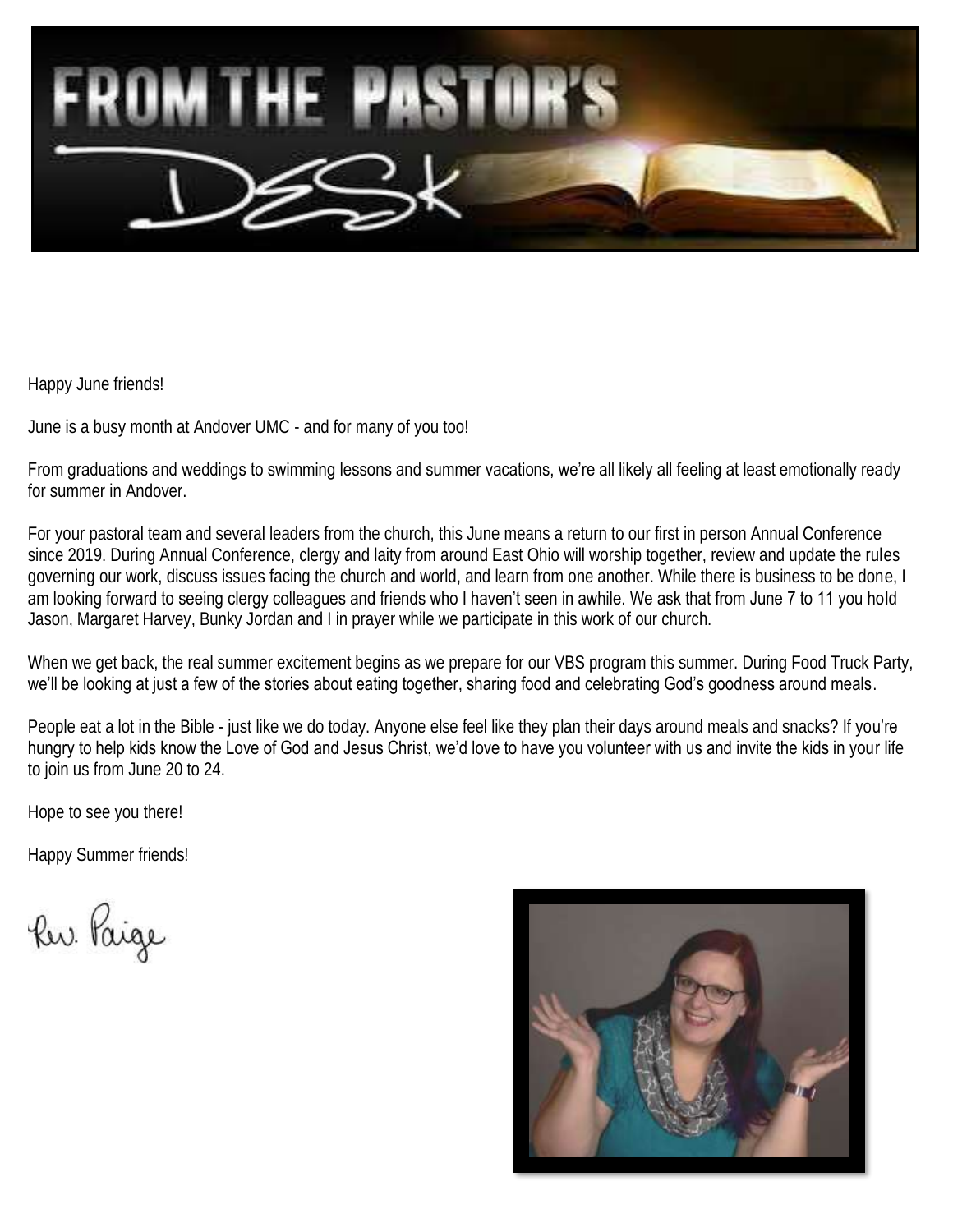

#### **PRAYER REQUESTS**

Please submit prayer requests by calling the church office **(440) 293-6290** or visit our website: **www.andoverfirstumc.org** (Contact tab) You can also email: **receptionist@andoverfirstumc.org** Please provide first name, last name and reason for prayer. If confidential, let us know & it will be given to our prayer team only on Tuesdays. Please update us every 2 weeks. If you would like a "We Prayed for You" card sent, please provide their address.

## **June 2022 Prayer List**

When we join the United Methodist Church, we take a vow that we will be, loyal to the United Methodist Church and uphold it by Our Prayers, Our Presence, Our Gifts, Our Service and by Our Witness. Scriptures call us to celebrate with those who celebrate and to grieve with those who grieve. We grow in connection with one another as we know the praises and concerns of the individual churches and respond in a manner of praise and/or prayer. Please feel free to share your news that we may share especially the prayer concerns to the faith community.

くうくうくうくうくうくうくうくうくうくうくう

**Prayers and Concerns:** Carol Baumgardner health concerns Ruth Clute health concerns Eukie Diday health concerns Skip Eidam cancer treatments Gary Graves health concerns Steve Graves health concerns Ruth Jones health concerns Kevin Kovach health concerns Zelda Kovach healing/health concerns Ashley Limestoll healing Henry & Linda Lipps health concerns Richard Martin healing Terry McClave healing Shaun McClure health concerns Sherie McClure healing Sis Ogram healing Ray Smith health concerns Cindy Thompson health concerns Marlene Waters **cancer** 

 **Grief of Families and Friends:** Bob McGann

 **Service Men, Women and families:**  Cristian Aguinaga Tyler Bean Zak Hazen Jake Hilliard Lucas Hitchcock John Johnson Andrew Kirby Kevin Kovach Trenton Krueger Austin Limestoll Andre McCoy Gavin Meeker Ron Slater Jennifer White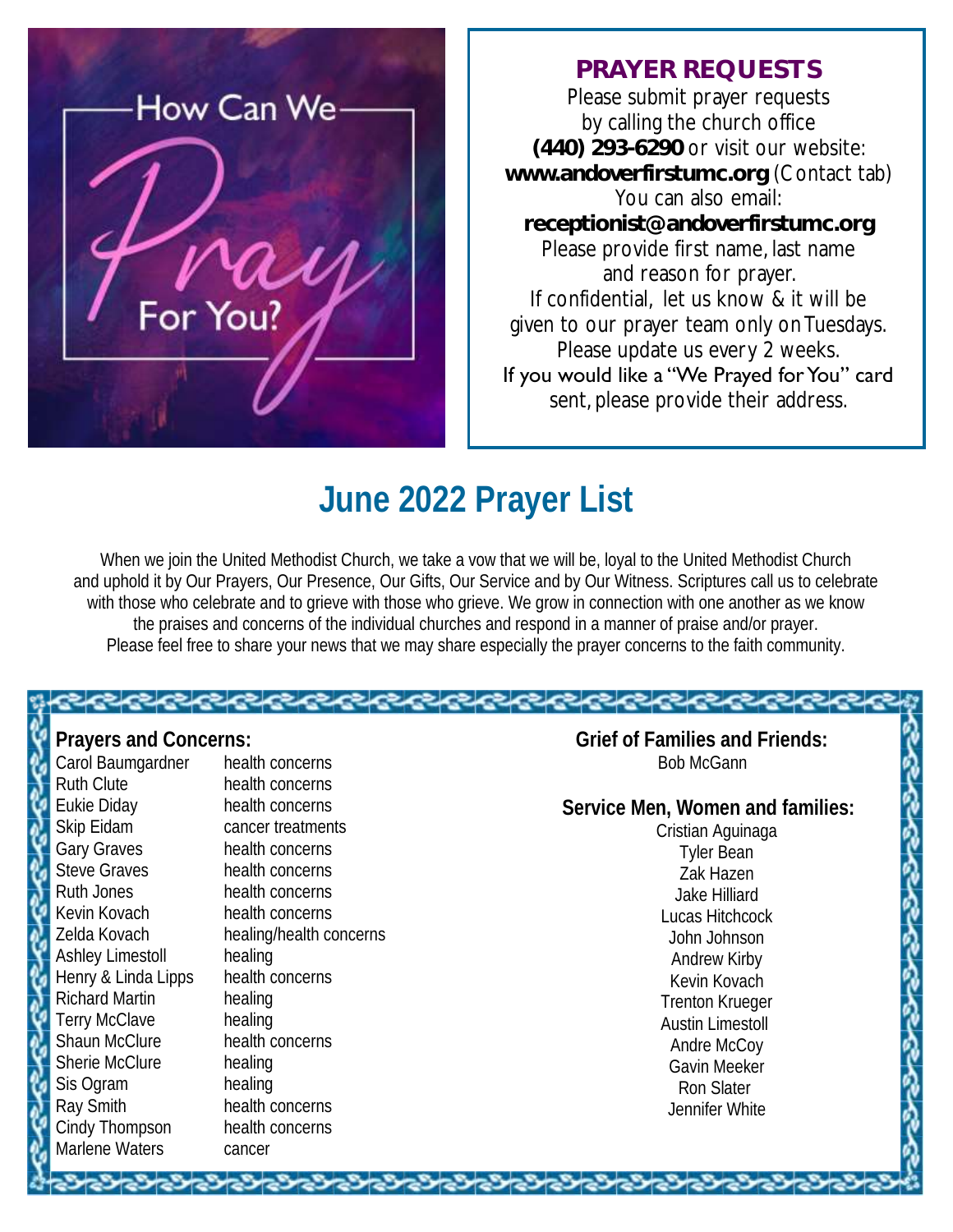Pymatuning Area Chamber of Commerce

Presents

# "On The Square" in Andover, Ohio

 $\mathbf{O}\mathbf{O}$ 

pm

| Sat., June 25 Roy Orbison & Patsy Cline Steve Dorsey & Jan |  |
|------------------------------------------------------------|--|
|                                                            |  |
|                                                            |  |
|                                                            |  |
|                                                            |  |
| Sat., July 30 Dan Schall MinistriesChristian               |  |
|                                                            |  |
|                                                            |  |
| Sat., Aug. 20  Humber Music Country/Oldies/Gospel          |  |
| Sat., Aug. 27  The King Pins  Old Time Rock and Roll       |  |
|                                                            |  |

#### There will be a "Pass The Hat" Donation with all proceeds going to the performers.

In the event of rain the concert will be moved one block east to the First Congregational Church 170 East Main Street . Andover, Ohio

**GPARKLE** 

Printing compliments of the Andover Sparkle Market

**SPARKLE>**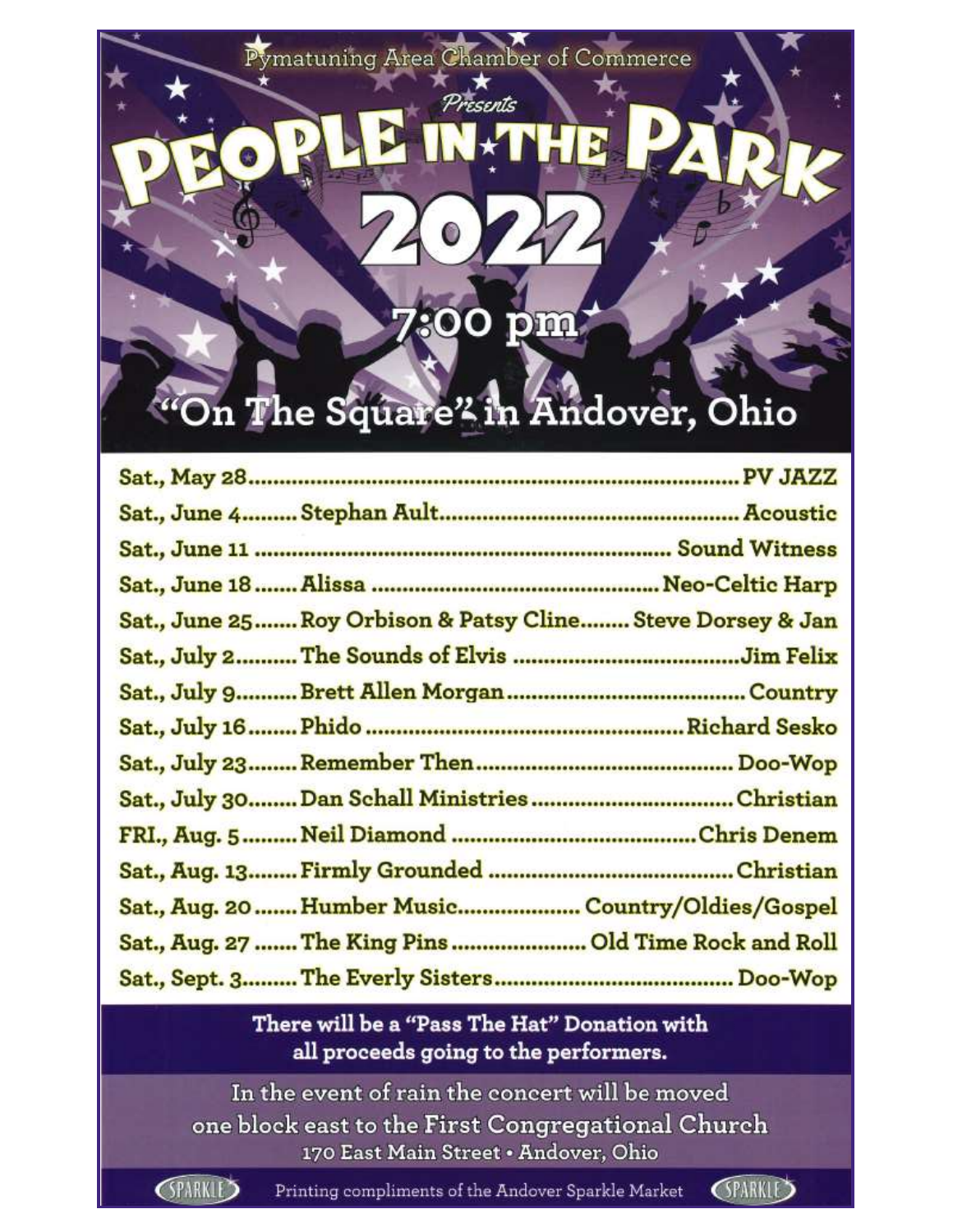

While doing your online shopping, you can support Andover UMC through AmazonSmile.

#### **https://smile.amazon.com/ch/34-0726093**

## **AMPLIFY MEDIA**

Sign up for Amplify - It's FREE! Go to <https://my.amplifymedia.com/amplify/register> and use the access code: FRMYTJ to set up your account and get started.

*Jesus Girls*  Small Group Study @ Andover UMC Thursdays @ 10:15am All are welcome!



**Giving Online at www.andoverfirstumc.org** For one time or recurring gifts, visit www.andoverfirstumc.org/give on your phone or tablet.

**Commun** 

Andover Community Center 10am-2pm Tues/Wed/Thurs. *More details, call Debbie 440-689-0026*





*YMCA Silver Sneakers Classes @ Andover UMC* Yoga Stretch: Mon.- 10am & Wed. - 10am Silver Sneakers Classic: Tues.& Thurs.- 10am

Download the NEW Vanco Mobile App which has replaced the GivePlus+ App. Your Log-in & recurring gifts transfer over. Search for Andover UMC in the app.



Call the church office if you need assistance.



## **Weight Loss Challenge** Runs through June 19.

Cost is \$5 to join and \$1 each week for loss and \$2 per pound for gain. Weigh in will be available after 9:30 service & before 11:00 service. **If it doesn't challenge you, it doesn't change you!**

*Coffee, Tea and Jesus*

Saturday, June 11th 8:30-10am (2nd Saturday of each month) Andover UMC Library All are welcome - open to anyone!



Would you like to serve in our Worship & Discipleship Ministry through the Nursery or Children's Church? Or maybe you'd like to help out with one of our Food Ministries? (Food Bank or Pantry) Inquire today - call the office.  $\frac{1}{2}$  **Lose to Win**  $\frac{1}{2}$  **1 1 440-293-6290** or talk to the Pastors.





#### **UNIT 1: Spirit Bible verse: Galatians 5:22-23**  *Pentecost - Acts 2:1-41 Philip and the Ethiopian - Acts 8:26-40 Spiritual Gifts - 1 Corinthians 12:1-11 Fruit of the Spirit - Galatians 5:22-23* **For free resources for the kids, check out: cokesburykids.com/free-resource-categories**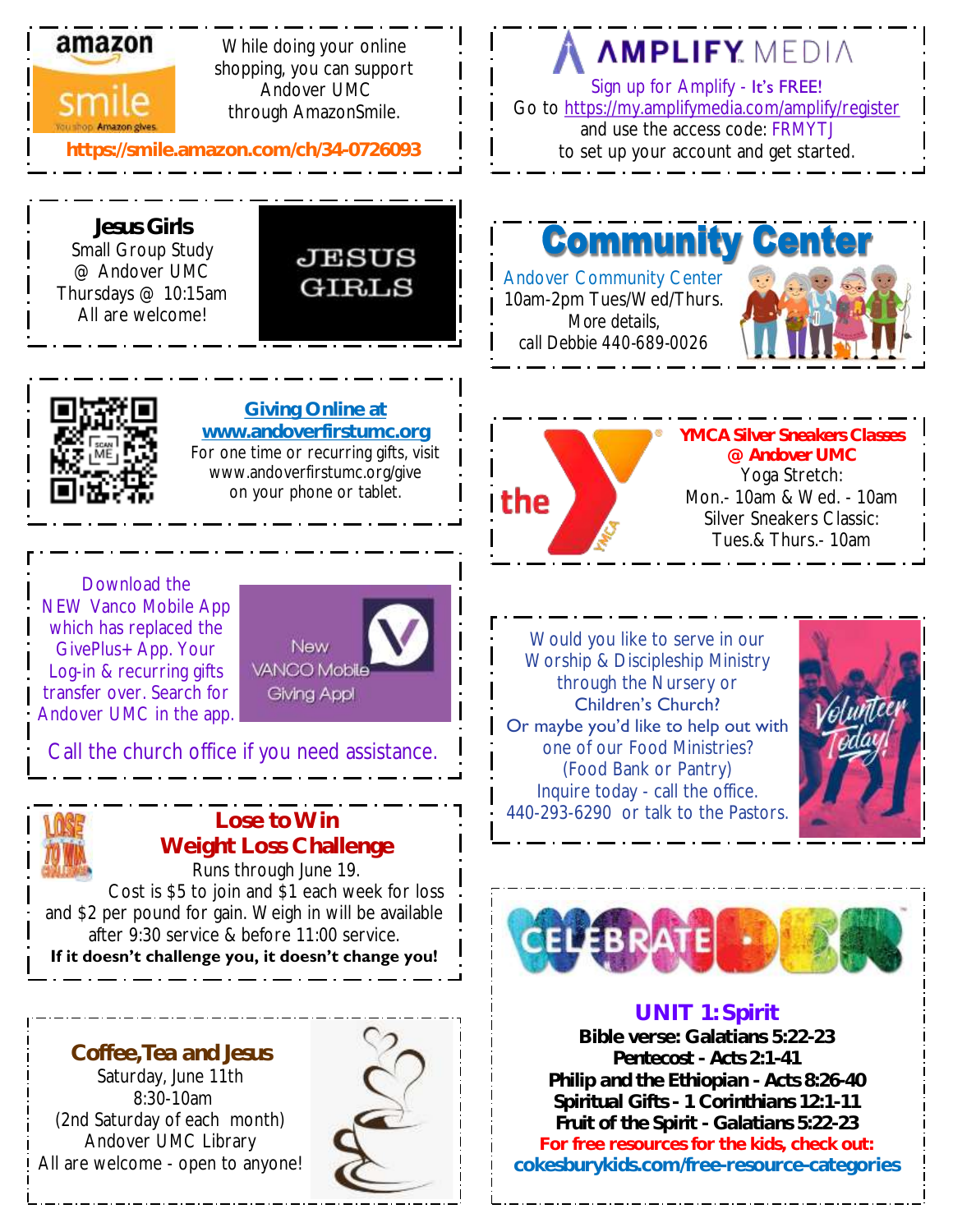**We are excitedly preparing for Food Truck Party VBS on June 20th through the 24th. 5pm Dinner, 6-8:30pm Program Pre-K through 8th grade**

**We are still looking for volunteers! If you are interested in volunteering please contact Megan at (814)795-4516 or Wendy in the church office or you can register at the link provided below.** 

**Parents, please register your kids online now, so that we can plan accordingly, at: https://andoverumc.mycokesburyvbs.com I can't wait to see everyone and have a great time at VBS this year! ~Megan**

# **VBS**





#### *THANK YOU!* A big thanks to Ken Rudy, a volunteer with the Andover Food Pantry & Food Bank, for giving their little red wagon a total makeover! Wagons are used to haul pre-bagged food around for distribution days & this wagon had seen it's better days.



### **June 5 is Graduation Sunday!**

**Join us during the 9:30am service as we honor our graduates!**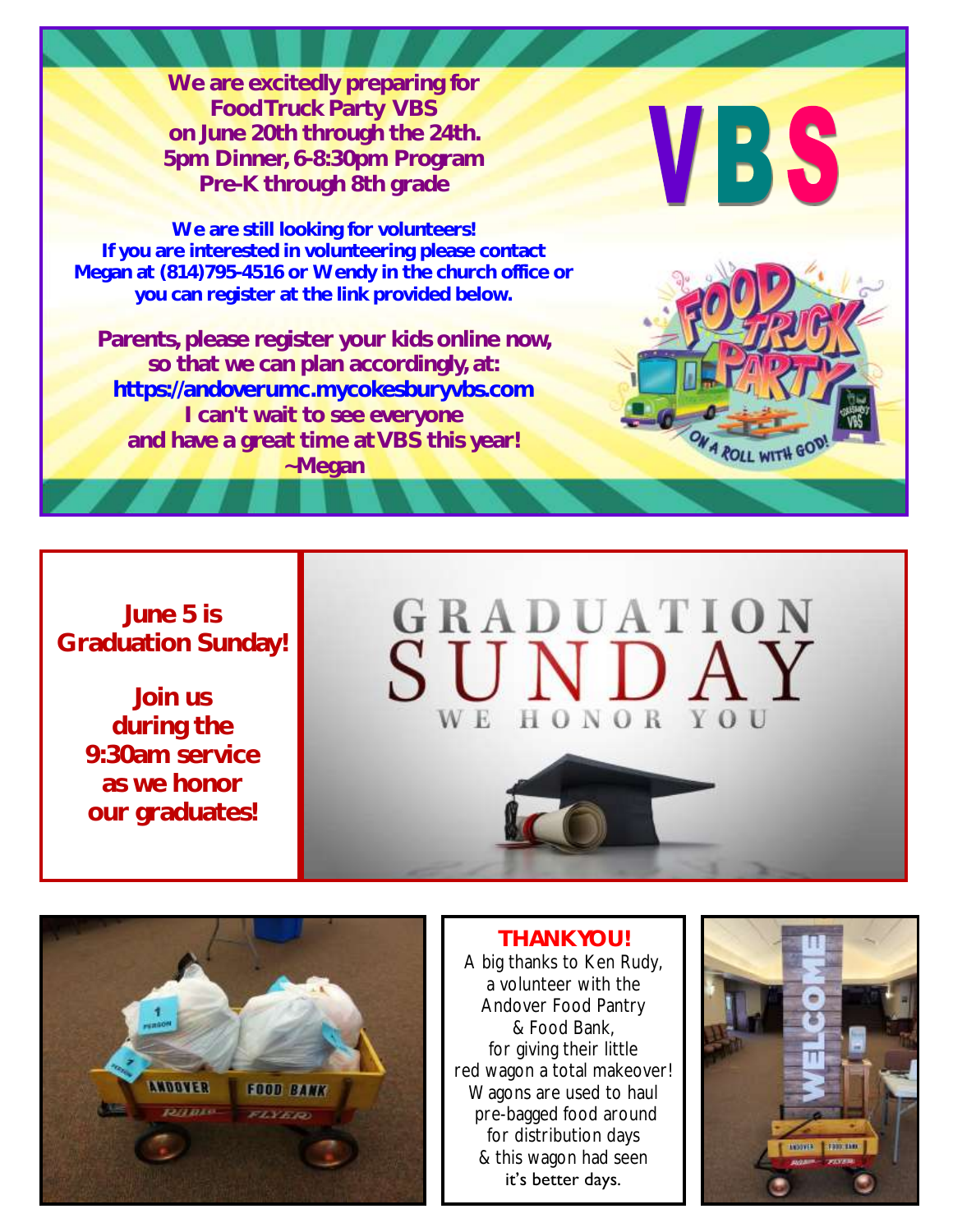# **Summer Worship** at Andover UMC

# 9:30a - Modern Worship 10:30a - Drive-In Worship at Wildwood Campground

11a on June 5, July 3, August 7 and September 4 -**Traditional Communion Service in the Sanctuary** 

**Youth Annual Conference 2022 June 17-19** @ Walsh University 2020 E. Maple St. North Canton, OH 44720 *Youth and Youth Leaders, see Pastor Jason if interested.*





**Annual Conference 2022 June 9 to 11 John S. Knight Center in Akron**

The 2016-2020 quadrennium continues to be extended due to the ongoing postponement of General Conference 2020. In 2021 the Annual Conference theme *Christ Alive in Us!* was designed as an extension of the quadrennial theme *Bearing Fruit that Lasts: Called, Committed, Connected*. This year's theme *Let Us Live Love* is designed to continue the message that we bear lasting fruit by carrying Christ in us and living His love in the world.